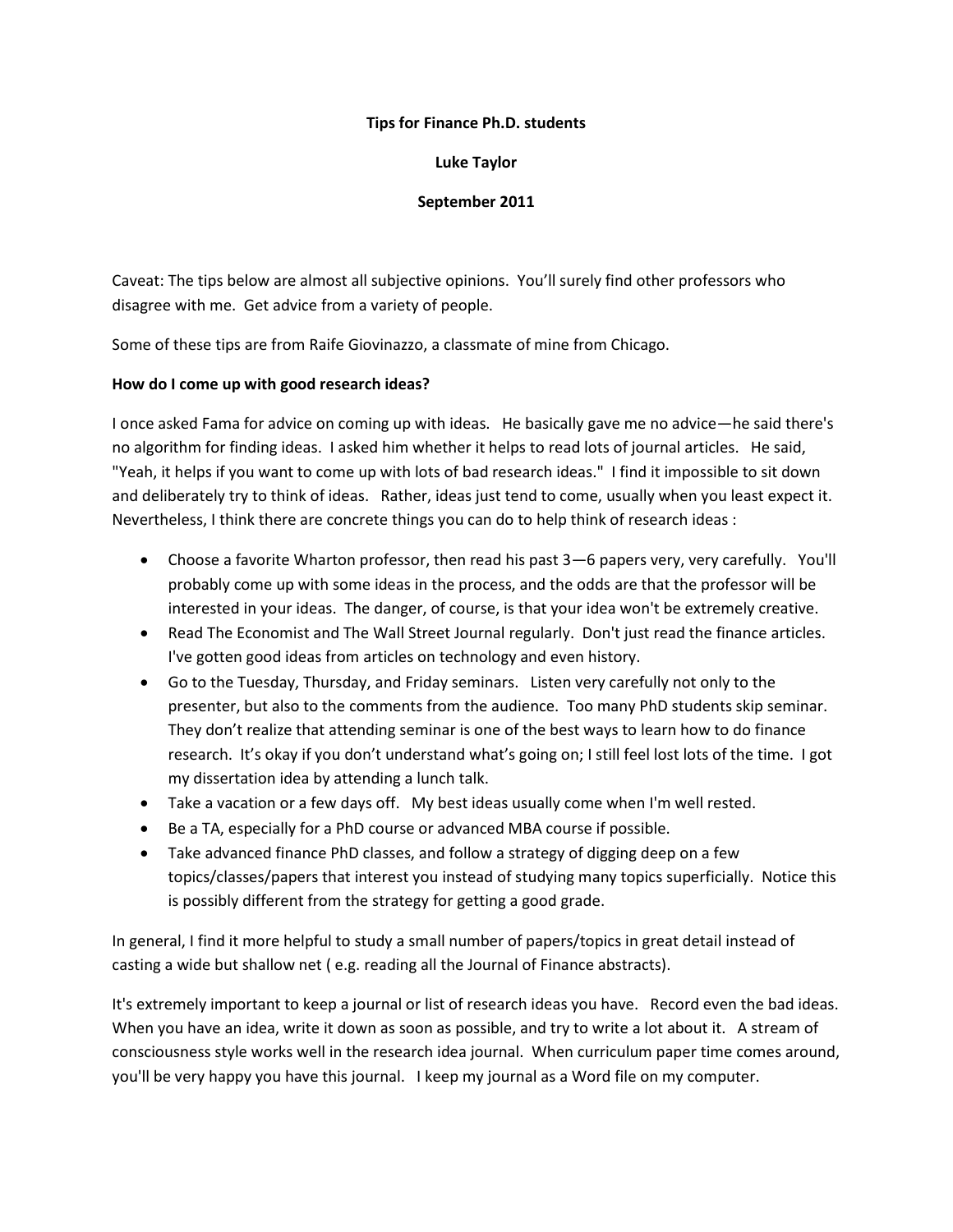### **How do I decide which ideas to pursue?**

Once you have your list of ideas, how do you choose which one to work on? Here's the method I follow when there's not a clear winner:

1. I choose my favorite 10-20 ideas, then I evaluate each idea along several dimensions: importance of topic, novelty, feasibility / chances of failure, creativity, audience (will it excite the people I want to excite?), whether I like the topic, and whether the topic will lead to more cool papers ( i.e. a research agenda).

2. Using these criteria, I pick my 3 or 4 top ideas. For each idea, I write a proposal that's two pages long, double spaced. Each proposal contains 4 things: (1) the research topic stated as a one-sentence long-question (this is usually the hardest part), (2) how I propose to answer the question ( e.g. basic model assumptions, which data, what regressions), (3) what I expect to find, and (4) how this contributes to the literature. It's usually harder to write these proposals than you'd think. I find that writing these proposals forces me to think very clearly about what I'm doing.

3. Meet with 2-3 professors to discuss the proposals. If you've written your proposals as I described, you'll find it very easy to discuss the ideas with the profs, and you won't waste their time. The profs will tell you whether your idea has been done already, whether it's interesting, and whether it's feasible. I think it's tough to strike a balance between choosing the idea you think is best and choosing the idea the profs like the best.

# **What's the best way to talk to professors about my research?**

Briefly and clearly. Some tips:

- You must prepare before talking to professors. If you're going to talk to a professor, especially one you don't know very well, prepare a short document about what you want to talk about. Write this document well. Revise it once or twice. Bring this document to the office meeting, but you don't have to give it to the prof. Your thoughts will be much clearer.
- Most profs won't want to engage in small talk with you. Don't take this personally. Get straight to the point, and get out of the office as quickly as you can. Professors will really appreciate it if you're efficient with their (and your) time; they'll be more interested in working with you long term.
- If it's your second time talking to a professor about a topic, briefly remind the professor what you're doing. He/she will probably have forgotten.
- Listen very carefully. Professors complain all the time about certain PhD students who don't listen to professors' advice. We're trying to help you! Before you leave the office, you might want to briefly repeat back to the professor the main points from the discussion, just to make sure you've understood correctly.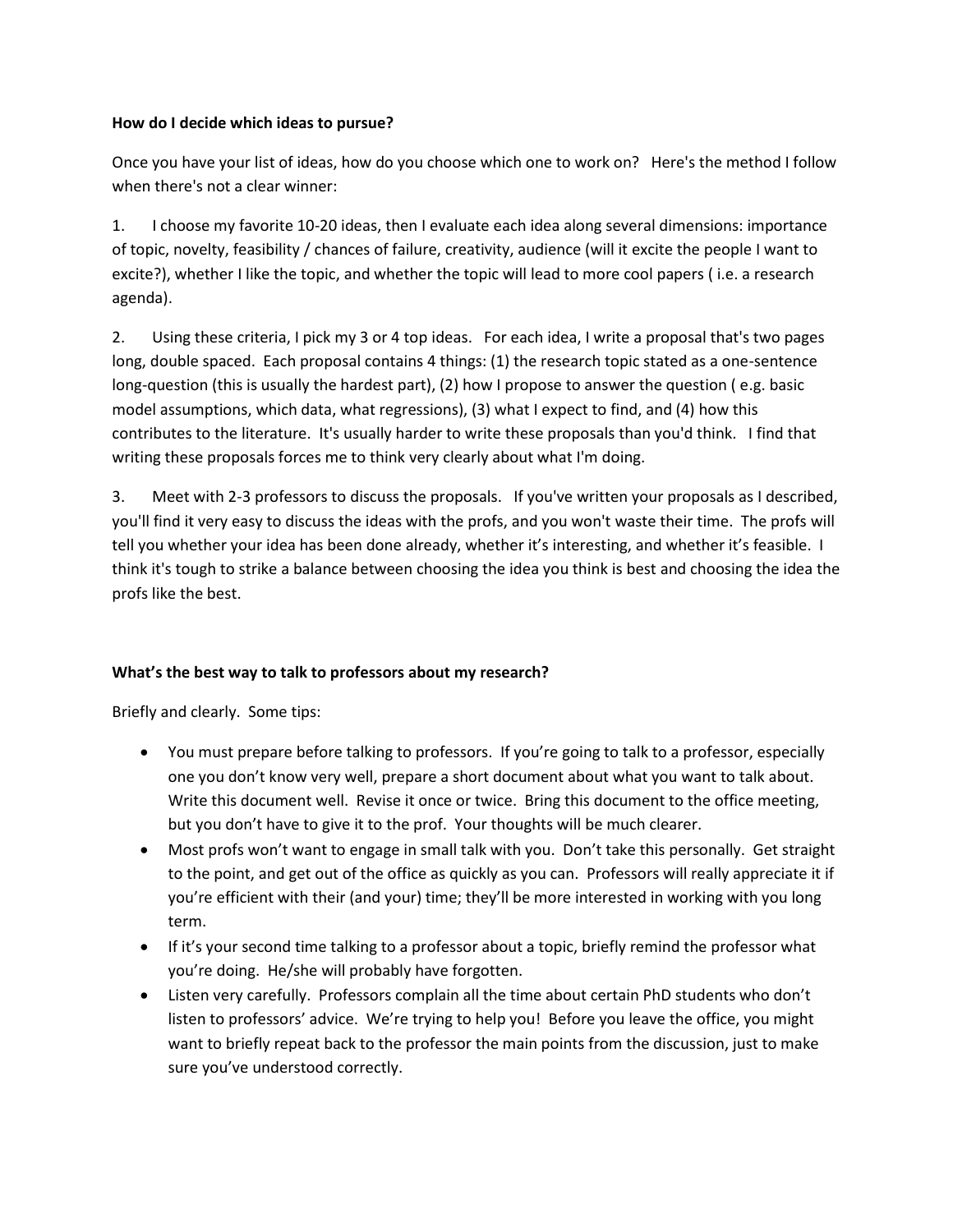What's the right frequency for meeting with your main advisor? Depends on the prof. At most once per week. Probably more like once every 3-4 weeks.

### **General research advice:**

- Read John Cochrane's essay about how to write finance research papers . It's some of the best research advice I've ever gotten. Here it is: [http://faculty.chicagobooth.edu/john.cochrane/research/papers/#for\\_phd.](http://faculty.chicagobooth.edu/john.cochrane/research/papers/#for_phd)
- Don't be in denial about your research. Steve Levitt, of *Freakonomics* fame, used to say that it's crucial to kill bad projects early. Sometimes when I'm working on a project, I can hear a little voice in the back of my head saying, "Luke, this project sucks! Why are you working on it?! Move on to a different project!" I'm often in denial about this voice, which means I spend a few more months working on the project before I finally admit that it sucks, and voila, I've just wasted a few months of my life. Listen to the little voices! Spending lots of time writing is a good way to force yourself to listen to the little voices.
- Write early and write often. John Cochrane used to say he spends at least half his time writing. The writing process should start at the very beginning of the project, not at the very end! I have a draft of my paper written on the very first day I start a project. Sure, this very first draft is only two pages long and it sucks, but it's still a draft. I revise the draft continuously as I add new results. My 2<sup>nd</sup> year paper was on draft #28 when I finally turned it in; in retrospect, it should have been draft #50 (I wish I'd started writing it earlier). For empirical work, write the empirical documentation (Variable definitions, details on creating the database, table captions) before doing the analysis. It will save you time in the long run. There are a few advantages to writing early and often. First, writing forces you to think clearly about what you're doing. This is a major time saver in the long run. When people wait until the very end to "write up their results," they realize through the writing process that their logic was all wrong and that they have to re-do all their results. Second advantage: You won't forget what you've done. Third, you always have a draft ready to show professors and classmates.
- Arnold Zellner's wonderful advice: The KISS principle. "Keep It Sophisticatedly Simple." The most successful and convincing models (theoretical and empirical) are usually the simplest models. Always start simple, and then get progressively more complicated / realistic.
- Stuck on something in your research? Ask your classmates, especially older classmates, for help. There's probably someone who had the same problem and knows how to deal with it.
- I once asked a prof for some research advice. He said "choose one thing, and do it very, very well."
- Slow and steady wins the race. Do things carefully and correctly the first time, and you'll save yourself lots of time in the long run.

# **Tips on living through it**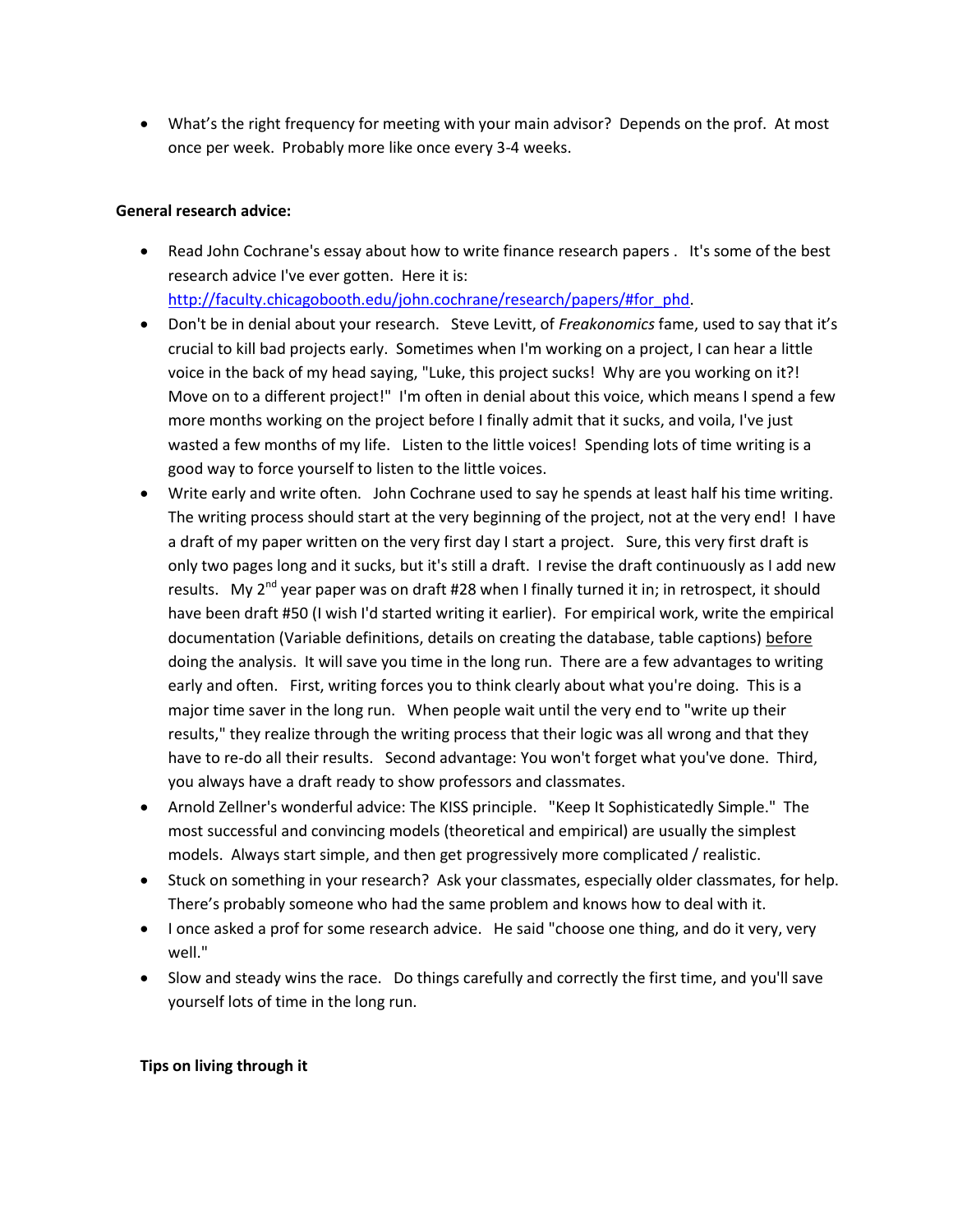Research is tough. One minute you'll be convinced you're the next Nobel Laureate, and a few minutes later you'll find a bug in your code and wonder whether you're cut out for the PhD program. Most of my PhD classmates agreed that the last few years of my PhD were some of the toughest in our lives. Some tips:

- Help each other! Bounce ideas off each other. Share code. Etc. Think of yourselves as a team.
- Watch out for each other. Make sure all your classmates are okay. Haven't seen Joe Blow for week? Invite him out for a coffee and make sure everything's going okay. He'll repay the favor some day.
- Stay healthy. Don't become another PhD slob. Eat healthy, exercise, and keep a regular sleep schedule.
- Find some balance in your life. Find a hobby. Take at least one full day off work every week. Spend time with friends.

### **Tips on saving time and staying organized**

I've found that one of the biggest challenges in research is staying organized. Some tips:

- I wish I'd spent more time early on learning how to use software that would have saved me TONS of time in the long run. You're going to have to learn this software eventually, so you might as well learn it now. If you're doing empirical work, you should learn SAS (use *The Little Sas Book*), Matlab, and Stata. Maximize your use of Matlab and SAS and Stata, and minimize your use of every other type of software, especially Microsoft Excel and Access. Older students will probably know where to find "cheap" copies of these software tools.
- Back up all your work at least once a day, preferably twice or more. I backup continuously using SugarSync.
- You might as well learn LaTeX now, since you'll have to do it someday anyway and it's a lot better than Microsoft Word for mathy stuff. LaTeX is word processing software that's very good for making tables and equations. I never do algebra with pencil and paper any more—I do it all with LaTeX using the Scientific Workplace interface. It would have saved me lots of time if I'd done all my homework with LaTeX, too. It helps me avoid mistakes and saves me time in the long run.
- Keep a research journal in addition to keeping a draft of your paper. The journal is for all those stupid details that won't end up in the draft of your paper. My research journal is a tex file I edit in Scientific Workplace. Use your journal a lot. My journal is open at all times when I'm doing research on my computer. The journal from my latest project is well over 100 pages long. It contains very mundane but valuable notes, such as the following: "The number of firms in firms in CRSP more than doubles from 19721031 to 19721130. Also a big jump from 196205 to 06. What the f\*\$% is going on here?!" These are obviously comments that I don't want to keep in my draft of the paper. You can also use the journal to keep notes on papers you read,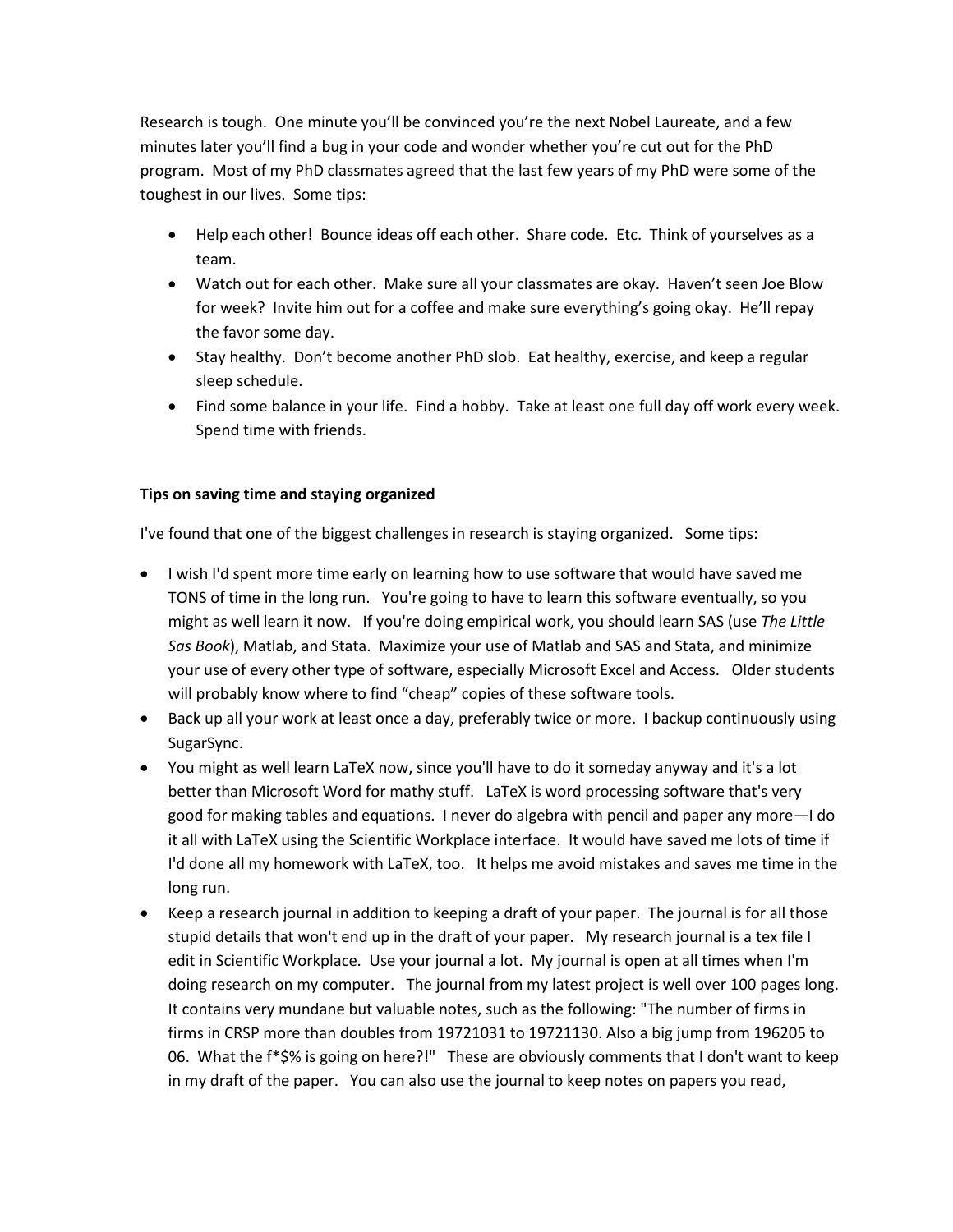outstanding questions you have, follow-on ideas, etc. I keep a separate Tex journal for notes on papers I read.

- I've finally found a good way to keep a library of journal articles. I download a .pdf of every journal article I look at, and I save these files in a single directory on my computer. I give the files names like fama\_french\_1993.pdf so they'll be easy to find. I find it very useful to have all the papers in one folder on my computer, since I may use a given paper in multiple projects. I save lots of paper and space in my apartment by not printing out the articles. I also read papers on my computer screen instead of on paper; it's easier for me to take notes electronically this way. You can see that I'm moving toward a "paperless office."
- Pandora. Okay, this is the opposite of a tip about saving time, but Pandora has improved my quality of life tremendously.

# **Misc. tips for empirical work**

- Arnold Zellner's wonderful advice: Plot your data! Visualize your data some way before you start running regressions. This is important, since your data will often contain errors ( e.g. stock return = 666, "the return of the beast") or outliers you'll only catch by looking at the data.
- Extracting data: If you're going to extract some data from a database, you might as well extract all variables and all firm/years. When querying the WRDS databases, you'll find yourself wondering, "Should I download data on this variable?" Download them all! I ignored this advice and wasted lots of time re-downloading data from WRDS because I hadn't gotten all the variables I needed.
- Downloading from WRDS: Never download using the fancy web interface. Download using PC-SAS connect. See the WRDS website for instructions. Saves tons of time in the long run.
- Making LaTeX tables: Format the table in Excel, then convert to LaTeX using the Excel-to-Latex Excel plug-in, available for free online.
- A huge chunk of your time will be spent finding unique identifiers to your data. Advice: don't just assume something is a unique identifier. Check whether it is! For instance, you might think that PERMNO and date is a unique identifier in CRSP data. After all, CRSP says it is. But it's not!! Just check!!
- Be very careful with the timing of annual Compustat data. Just become a record is labeled with "yeara = 1998" does NOT necessarily mean that the accounting data are for January 1, 1998 - Dec. 30, 1998 . Pay an extreme amount of attention to variable FYR, which is the month when the company's fiscal year ends. NOT ALL COMPANIES' FISCAL YEARS ENDS IN DECEMBER!!! This is very tricky. Read the manual very carefully.
- If you want Compustat data, get it from the merged CRSP-Compustat database, not the straight Compustat database. As far as I can tell, the only difference between these 2 databases is that the merged ones contain CRSP PERMNOs, which allow you to link Compustat data to stock returns in CRSP. The CRSP-Compustat database does not have what you might think it has--it is not a single database with both CRSP and Compustat data. Rather, the CRSP-Compustat database is two separate but linked databases: a CRSP database and a Compustat database, but both have npermnos in common so you can link the data in the two. You will need to decide a